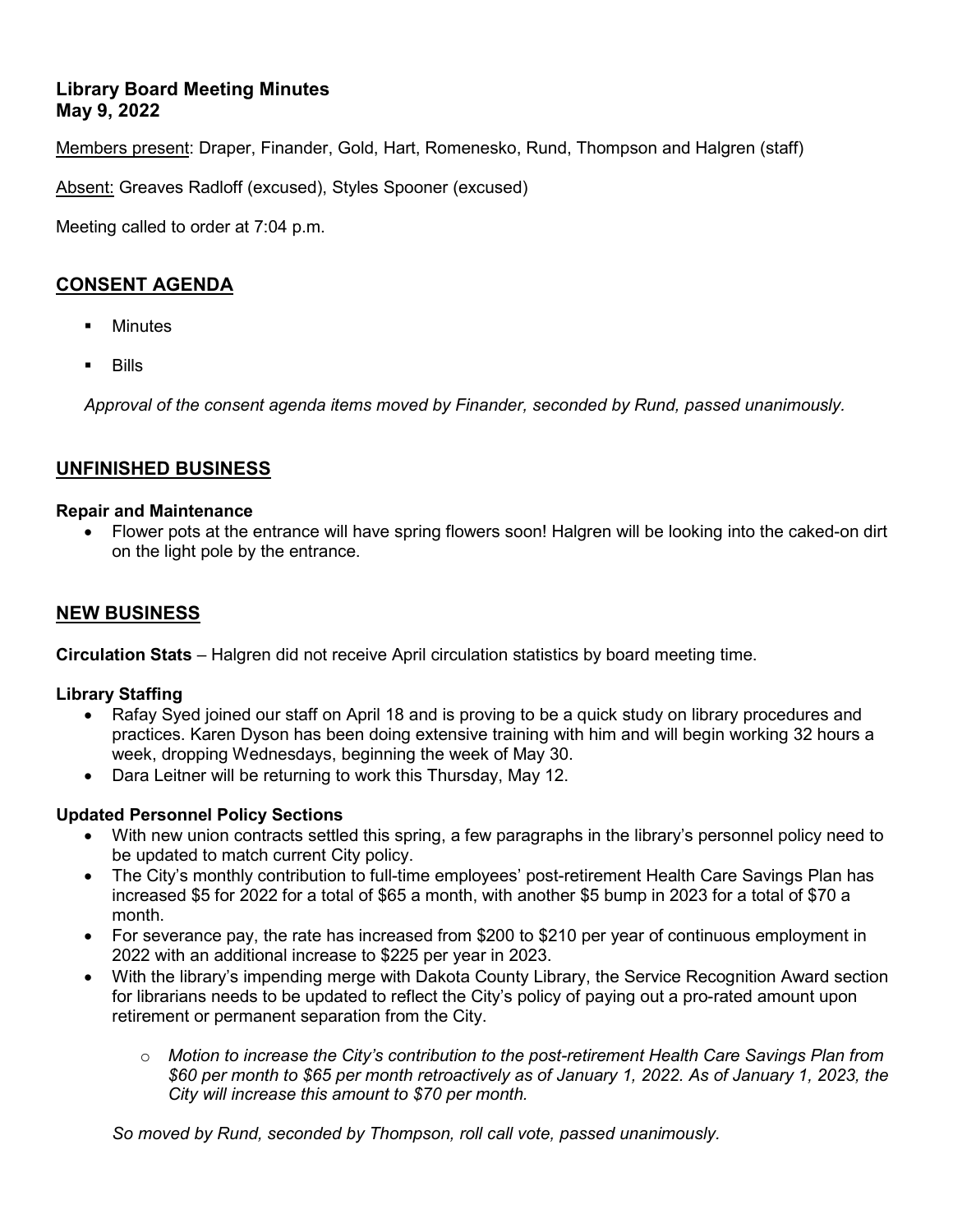o *Motion to increase severance pay from \$200 to \$210 per year of continuous employment in 2022 with an additional increase to \$225 per year in 2023.*

*So moved by Finander, seconded by Romenesko, roll call vote, passed unanimously.*

o *Motion to update the Service Recognition Award section to reflect the City's policy of paying out a pro-rated amount upon retirement or permanent separation from the City.*

*So moved by Finander, seconded by Romenesko, roll call vote, passed unanimously.*

#### **2023 Budget**

• It's anticipated that this will be the final year of budgeting for the library. Therefore, Halgren would like to plan as much as possible for severance pay, retirements, etc. She will be discussing financial repercussions with HR in order to plan as accurately as possible and come back in June with results. The board agrees that staff have been experiencing prolonged stress during the building/merger process and should receive some form of compensation right before becoming Dakota County employees.

#### **PLA Report**

- The Public Library Association conference was hybrid this year with attendees in Portland while others, like Honora Rodriguez, could attend virtually.
- Keynote speakers included author Luvvie Jones and her encouragement of library staff to be "professional troublemakers," attorney Brittany K. Barnett with her message of criminal justice reform, and Jeopardy champion Amy Schneider identifying libraries as a safe space for her.
- Sessions attended include After the Collection Diversity Audit, Clear and Kind: Boundaries in Outreach Work, and Truth and Reconciliation: Indigenous Services to Engage and Build Community.

#### **Library Exterior Renderings**

• Halgren presented near-final renderings of the new library's exterior, explaining various features such as the Art Deco herring-bone brick, the black granite base, the grey ramp to the entry, the reflecting windows, and the various elevations.

# **Soil Corrections Bid Award**

- The land at 7<sup>th</sup> and Marie Avenues needs to have approx. 3000 cubic yards of fill removed that was left after demolition of buildings.
- Frattalone Companies quoted \$21.64/cubic yard, and Bauer Services quoted \$13.50/cubic yard.
- Staff recommended awarding the contract to Bauer Services at an estimated total price of \$55,200. This is all contingent on a joint powers agreement where the City hands over the land to the County for the purpose of building a new library for South St. Paul.

# **Dakota County Library Development Application to Planning Commission**

- At the May 4 Planning Commission meeting, Dakota County staff presented an application to acquire the six City-owned parcels at  $7<sup>th</sup>$  and Marie Avenues for the new library.
- This would entail rezoning four of the parcels from general residence to retail business, a rezoning of the school district's parking lot parcel north of the site from general residence to retail business and a variance regarding a 40-feet setback from the centerline of adjacent roads.
- Other recommendations include the acquisition of permits, a landscaping plan, a mechanical equipment screening plan, a trash enclosure, a joint powers agreement outlining what the County vs. the City is responsible for concerning development and general maintenance of the property, and SAC fees.

**Elections** – Tabled until next month.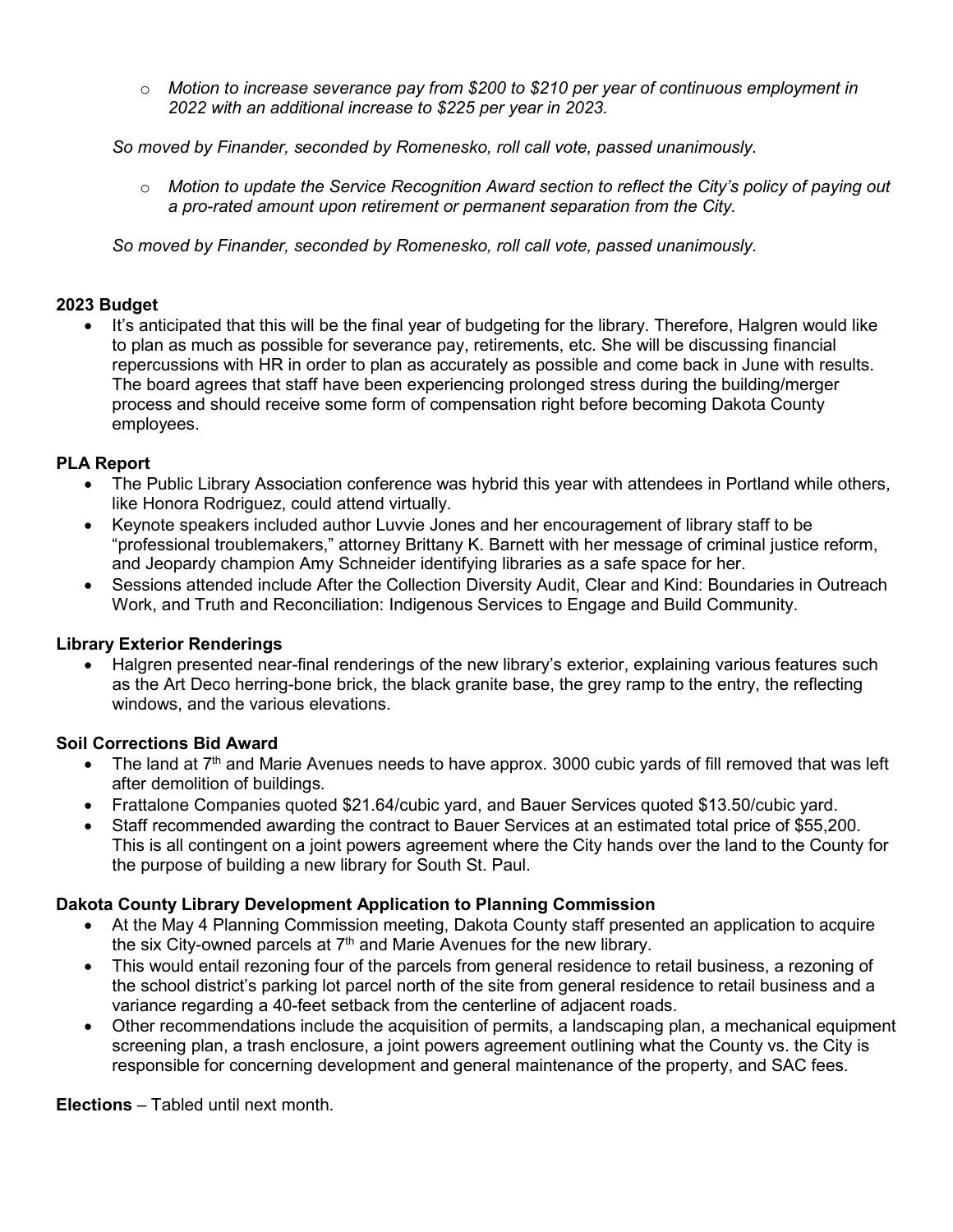# **Pandemic Programming Highlights**

#### **Adult Programs**

- o The Book Club discussion of *Hidden Valley Road* by Robert Kolker was totally onsite for April; our Jumpstarting Creativity program by the Loft (4/18) galvanized two burgeoning writers.
- o *Upcoming:* Needle Felted Toadstools by Parcel Arts (5/23); Book Club discussion of *The Submission* by Amy Waldman (6/9); Basic Macrame Knotting Techniques (6/20); Block Party (6/23).

# **Children's Programs**

- $\circ$  South St. Paul's Favorite Children's Book: Round 2 garnered high participation with 59 votes but that didn't beat Round 3's tally of 102 votes in April; Hot Air Balloons (4/20) attracted 20 youth; and our 60 all-ages Clover Terrarium Take and Make Kits flew out the door.
- o *Upcoming:* Storytime for 2s-6s (6/7); Summer Discovery (6/13 7/15) with Summer Playhouse and many other programs; Block Party (6/23).

# **Book Sale**

o The \$1-a-bag book sale ran from May 2-6 with many materials finding new homes for a total of \$293 in sales.

# **Other/Correspondence**

- Card from Gloria Leimbek-Rosencrants
- Kaposia Days Grande Parade tally
- Halgren on vacation from May 18-20

 *Motion to adjourn the May Library Board meeting by Romenesko, seconded by Rund, passed unanimously.*

Meeting Adjourned at 8:23 p.m.

Next meeting – June 13, 2022

Respectfully submitted, Kathy Halgren Library Director